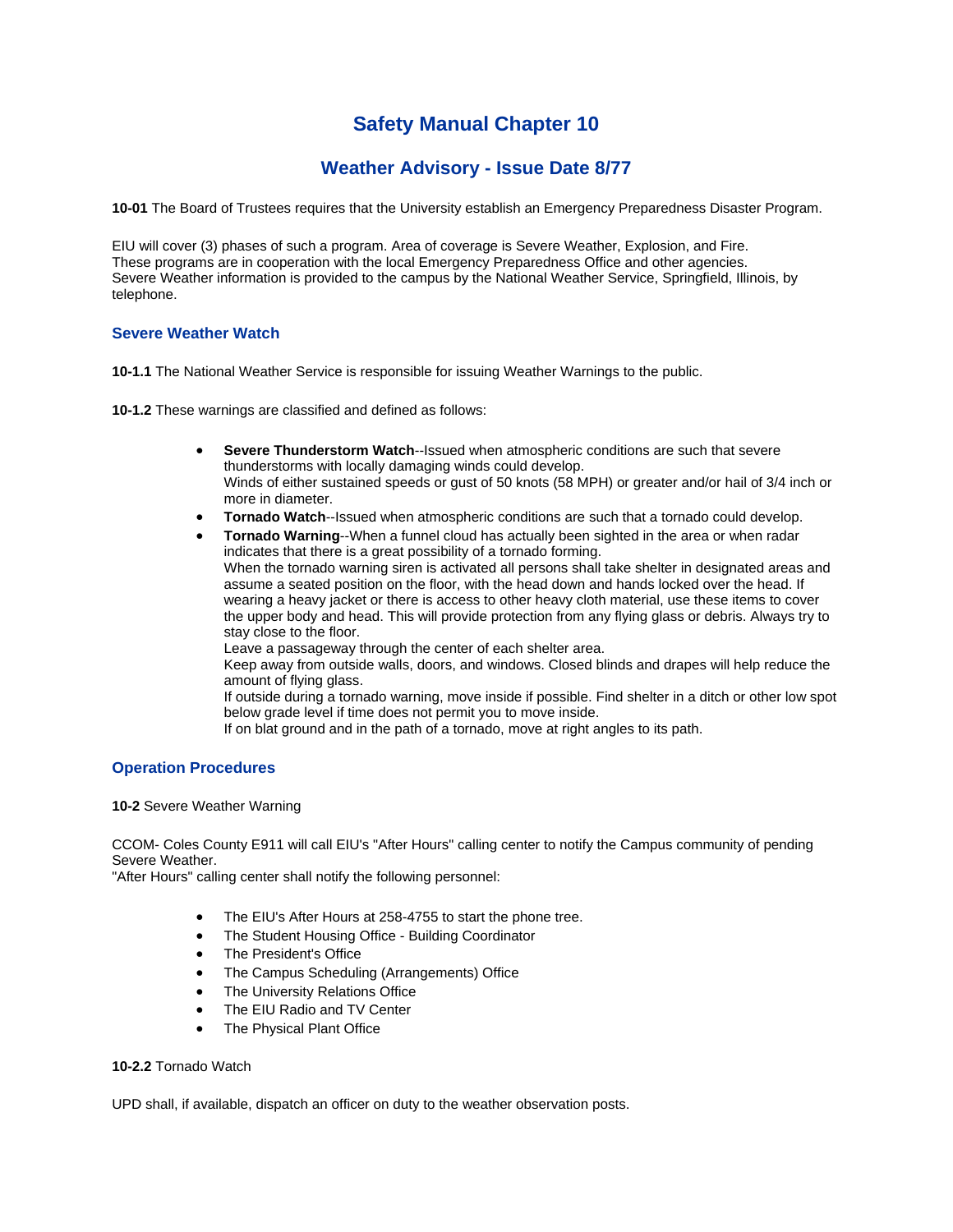#### **10-2.3** Tornado Warning

Tornado Warning will be issued by the Coles County Emergency Preparedness Office. The tornado sirens shall be activated by the Coles County Emergency Office. The UPD and weather observation personnel shall notify by phone or other available means of communication different strategic areas of the campus

## **Residence Halls**

**10-3.1** Severe Weather Watch

Residence Halls shall be alerted that a Severe Weather Watch is in effect when circumstances indicate such a warning is necessary.

It shall be the responsibility of each Residence Hall Staff to post such an alert.

Alert sign **"Severe Thunderstorm Watch"** shall be posted at the main desk indicating this condition does exist. Alert sign shall be removed at the end of the watch period.

Residence Hall Staff can monitor the following for up-date information:

- WEIC--AM 1270
- WEIC--FM 92.1

#### **10-3.2** Tornado Watch

Residence Halls shall be alerted that a tornado watch is in effect until hours. It shall be the responsibility of the Resident Hall Staff to post such an alert. Alert sign **"Tornado Watch"** shall be posted at the main desk indicating this condition does exist. Alert sign shall be removed at the end of the watch period. Residence Hall Staff shall monitor the means of communication as listed in section.

**10-3.3** Tornado Warning

**10-3.31** Residence Halls shall be alerted that a tornado warning is in effect by the UPD and/or the sounding of the tornado sirens.

**10-3.32** Residence Hall Staff shall notify the residents that such a condition does exist, according to instructions established for each individual Hall.

### **General Campus**

**10-4.1** Public Assembly Areas

**10-4.11** Public Assembly Areas as defined in Chapter 4 Section 4-3 shall be notified under the following conditions and procedures.

**10-4.12** When those areas of Public Assembly are scheduled for occupancy other than academic function a prepared announcement shall be issued.

**10-4.13** Notification that such public announcements shall be read will be issued by the Authority of the UPD and the Weather Observation Personnel.

#### **10-4.4** Tornado Warning

"All persons are requested to move down to a lower area and away from windows and out of corridors." Classrooms and Other Campus Facilities